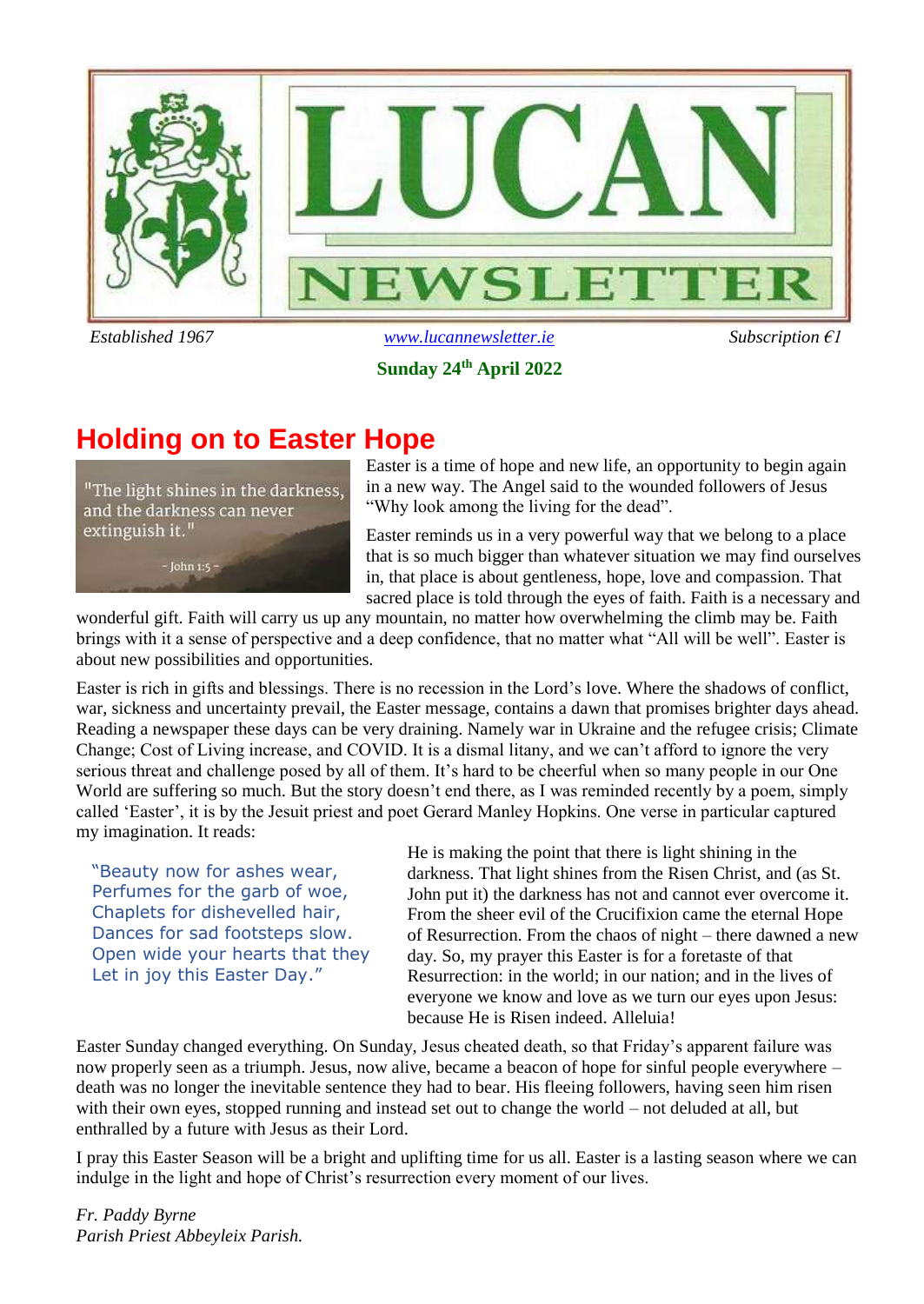### **Lucan Citizens Information Centre**

**Our telephone number is 0818 07 5090**

[www.citizensinformation.ie](http://www.citizensinformation.ie/)

**COVID-19** has changed the service we offer to the public. Our drop-in service is not currently available, but we are taking phone calls, answering emails, and providing a call back service.



Call us on 0818 07 5090, leave a message with your name and number and an Information Officer will return your call as soon as possible and arrange a meeting if necessary. Or you can email your query to us at [lucan@citinfo.ie](mailto:lucan@citinfo.ie)

### **Our Reception Desk in Ballyowen Castle**

**Youth and Community Centre** is open from 10 am to 4pm on Tuesdays and Thursdays (excluding lunch  $1 - 2$ pm) for collecting forms, etc.

**The Citizens Information Phone Service** (CIPS) 0818 07 4000 operates on Monday to Friday 9 am to 8 pm.

**MABS** – the Money Advice and Budgeting Service is the State's money advice service, guiding people through dealing with problem debt for over 20 years.

**MABS Clondalkin** phone 0818 07 2270

### **Need legal help?**

FLAC is an independent, voluntary organisation that helps people to understand and access their legal rights. Our aim is to promote equal access to justice for everybody. FLAC offers some basic legal



assistance for **free** and **in confidence**, as well as campaigning on some priority areas of law.

However, FLAC cannot and does not attempt to substitute for state-funded legal aid services external link. (You can learn more about the state civil legal aid service from our FLACsheet.) Organisations that are looking for legal help can talk to our PILA project external link (this is not for individuals).

#### **Note that our head office on Dorset Street is not a drop-in centre and we cannot answer queries there.**

Call the FLAC telephone information line for basic legal information, for details of your local FLAC advice centre or for a suitable referral, call 01 - 906 10 10 Monday to Friday 9.30 am to 1 pm and Monday 7 pm to 9pm.

### **Domestic electricity customers**, including

pay as you go customers, will get a one-off, exceptional payment of €200 in 2022.

The payment will be automatic, and you do not need to apply for it. The  $\epsilon$ 200 credit (including VAT) will be paid between April and June 2022.

Get more information about the  $\epsilon$ 200 Electricity Account Credit. The CRU has a detailed Guidance document (pdf). You can read the FAQ section from page 16.

Other measures to reduce electricity costs From 1 May 2022, the rate of VAT on gas and electricity bills will reduce from 13.5% to 9%. This reduced rate will be in place until the end of October 2022.

The Government also confirmed the 'Public Service Obligation (PSO) levy' on electricity bills will be reduced to zero later in 2022. The PSO levy is currently paid by all electricity customers to support the costs of renewable energy.

We will update this page on the Citizens Information website when more information becomes available.

**A Fuel Allowance** is a means tested payment to help with the cost of heating your home during the winter months.

You can get the Fuel Allowance, if you are getting a long-term social welfare payment and you are unable to provide for your heating needs from your own resources. See 'How to qualify for Fuel Allowance' below.

Only one Fuel Allowance is paid to a household.

Fuel Allowance is generally paid with your social welfare payment on the same day. You can choose to get Fuel Allowance paid weekly or paid in 2 lump sums.

The 2021-2022 Fuel Allowance season started Monday, 27 September 2021, and is expected to run for 28 weeks.

Additional lump sum payment 2022

An additional payment of  $E125$  was paid to people getting Fuel Allowance in the week beginning 14 March 2022.

It was recently announced that another payment of  $\epsilon$ 100 will paid to people getting Fuel Allowance.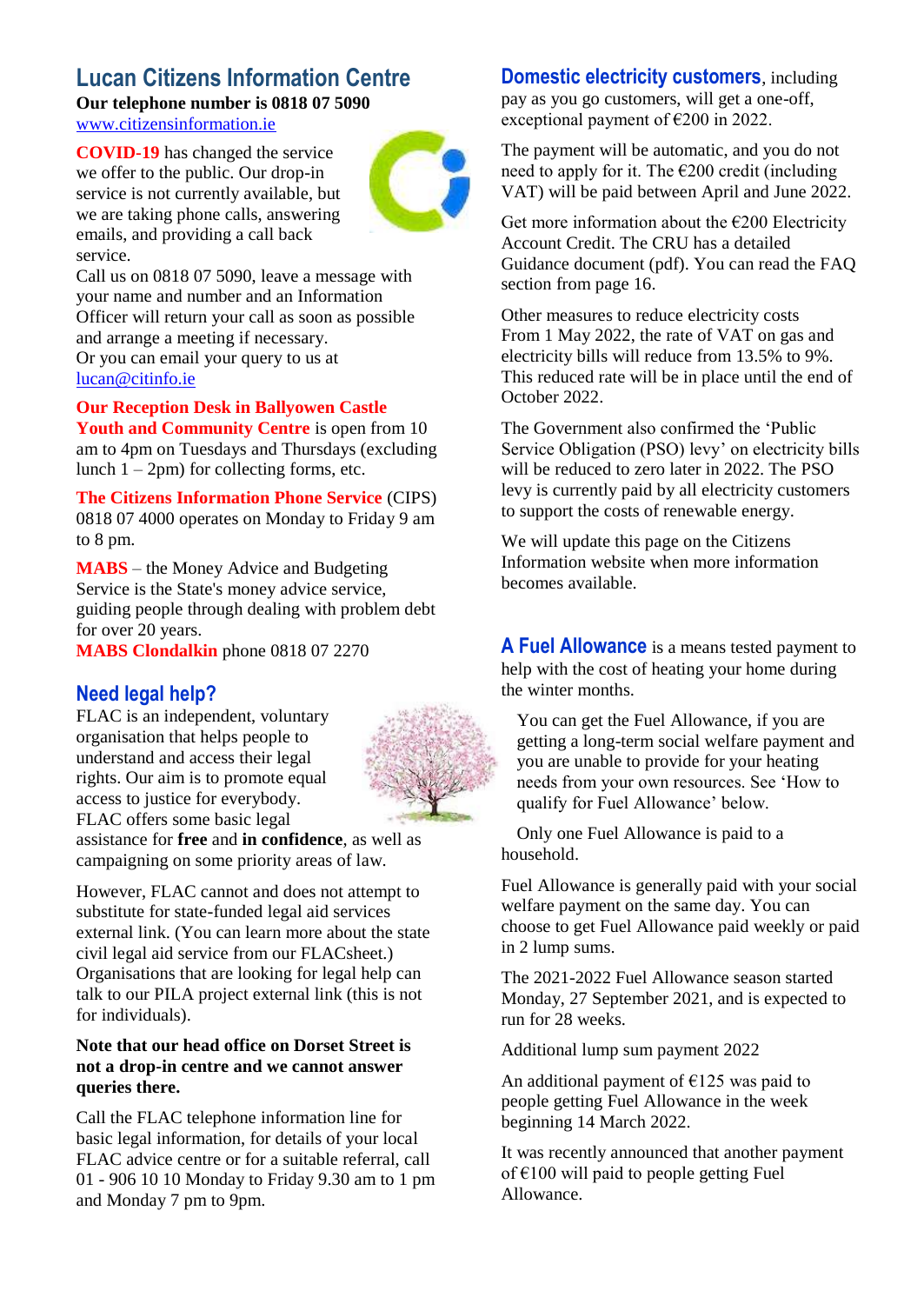### **Darkness Into Light Corkagh Park**

Corkagh Park has been established as a venue for the annual Darkness into Light walk.

Join thousands all over Ireland who will walk or run from darkness into light in the early hours **of Saturday May 7th** for Pieta.



You can register to attend on [darknessintolight.ie](http://darknessintolight.ie/) (chose

Corkagh as your venue) or drop into to the Mill Shopping centre in Clondalkin on Sat 23rd between 10.30am and 3.00pm.

Any queries please email [corkaghpark@darknessintolight.ie](mailto:corkaghpark@darknessintolight.ie) Follow us on Facebook @darknessintolightCorkagh

### **LUCAN TOASTMASTERS**



Are you as quiet as a mouse? Do you hate speaking in public?

Do you want to make new friends? If so, then Lucan Toastmasters is the place for you.

**We meet on alternate Thursdays in the Springfield Hotel, Leixlip at 7.45 p.m.** Admission is free for new guests.

Come along on **Thursday, April 28th**, where a warm welcome awaits you. Check our Facebook page for more details.

## **Found**

**Tesco Mobile Phone** on the green in Sarsfield Park on Wednesday morning. Phone 085 8056665 to claim.



### **The Acre Polytunnel Talks**

Come along to our Acre Polytunnel Talk on **Tuesday April 26th 11.00am – 12.00pm.** Celbridge Men's Shed Presentation.

Hear what the local Men's Shed have to offer and what they do in the community.

Book a place by emailing [harry@acreproject.com](mailto:harry@acreproject.com)

### **Lucan Drama**

**18th May, 19th May, 20th May**, and **21st May** are the dates for J. M. Synge's



**'Playboy of the Western World**' to be staged in the Spa Hotel.

The cast includes both experienced and new members. We are very pleased to welcome newcomer David Doyle, who is playing the part of Old Mahon, Christy's supposedly dead father!!! David is enjoying the challenge and while interpreting the character as almost a caricature he plays the role with great energy.

Donal Healy takes on the role of Michael James Flaherty, Pegeen's father...a man who wishes to protect his daughter but also wishes to keep the police from finding the poteen!!



Another newcomer is Grace Stenson who plays

the part of The Widow Quin, a woman who has previously killed her husband and claims she would be a better companion for Pegeen. Great to have you, Grace!

Eanna MC. Auliffe plays Shawn Keogh, a wimp of a man, the exact opposite to Christy. Eanna is also a recent member to Lucan Drama and working very hard to depict a cowardly Keogh.

Philly Cully and Jimmy Farrell, played by Brendan Freeman and Joe Brady, they are the 'real deal'!! They represent the nosy neighbours while local girls Sara Tansey Susan Brady Honor Blake and Nelly are played by Anita Kearney, Ellen Downes, Grace Ryan and Maria Ryan. Their giddiness, flirtatious manner, energy and colour all add to the fantasy that Christy is a great and brave fellow!!!

Town Crier is played by Eoin Mac Domhnail - a small part but big actor!

Best of Luck to Director Donal Downes with this production - a real challenge.

Many thanks to the Newsletter staff who are so good to publish our notes every week.

*Looking forward to seeing you all in May.*

### **Contacts:**

Jack 0860666626 Bernie 0864015794 Donal 0879658838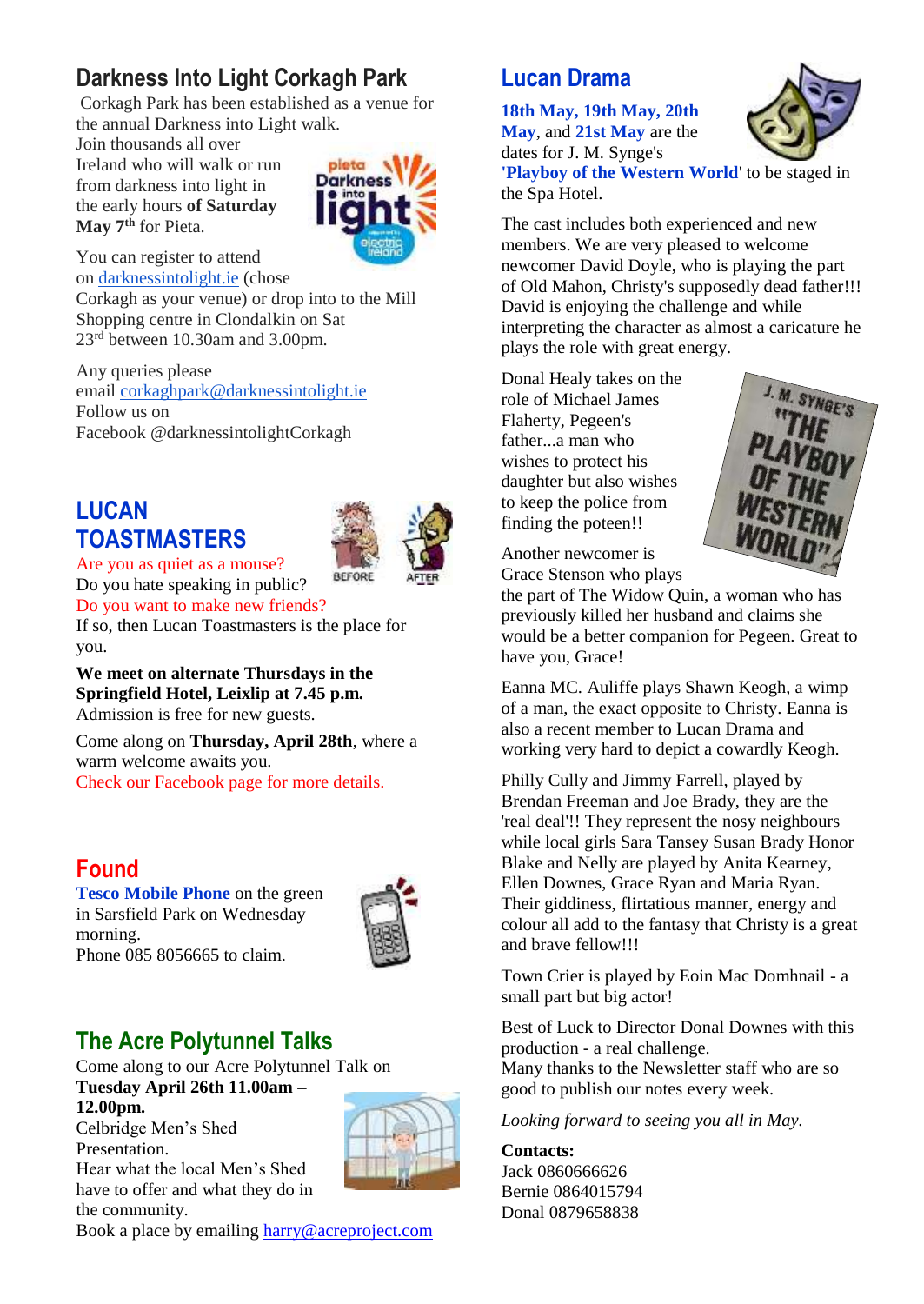## **Parish Notes**

### **St Mary's, Lucan**

[www.lucanparish.com](http://www.lucanparish.com/)

#### **Sunday Mass Times:**

Saturday Vigil: 6.30pm Sunday: 9am, 10.30am, 12 noon and 7pm.

**Weekday Masses:** Monday to Saturday 10am

**Although the Government's recommendation is that masks are no longer mandatory, we would recommend the continued use of same.**

**Masses will continue to be live-streamed on [www.lucanparish.com](http://www.lucanparish.com/)**

#### **Holy Hour:**

There will be a Holy Hour every Sunday from **4pm to 5pm** to pray for the success of the Synod in Rome in 2023.

#### **St. Mary's Readers' Roster May 2022:**

The roster for readers at the Saturday vigil and Sunday masses in St. Mary's for the month of May 2022 (including Saturday  $30<sup>th</sup>$  April) has been sent to all readers by email. If any reader has not received it a copy is available for inspection in the sacristy.



Second Sundau

#### **Christian Meditation:**

Mediation every Tuesday at **7.30pm** in the Bungalow. *All welcome, Sr Geraldine.*

#### **Bethany Bereavement Support Group:**

We meet **every 2nd Monday at 10.45am and 4th Thursday at 8pm of the month** in the Bungalow. We are available to listen to or just be there for anyone who is feeling lonely or lost following the death of a loved one. *Sr Geraldine.* 

**Deepest Sympathy** to the family and friends of *Stephen Conroy*, The Old Rectory and to the family and friends of *Pearl Cully*, Primrose Lane. *May they rest in peace.* 



### **Synod Update**

#### **The Parish Gatherings at St Mary's**

Thank you to all who attended our Parish



Gatherings and for your contributions on both nights. It provided a great chance for us to come together and have our say. 43 people attended on 21<sup>st</sup> March and 33 on 28<sup>th</sup> March.

The themes which emerged very strongly as experienced under the heading "joys" were the Sacraments, Baptism, Eucharist, prayer, faith and the sense of belonging and community. There was a need expressed for faith formation at parish level for everyone and particularly those engaged in ministries.

Among the "fears" the hierarchical nature of the Church and its leadership and the need for change into the future including an attention to apostolate to youth, gender issues, irregular unions, the place of women in the Church and married priests were raised.

The "hopes "included the role of the laity, the positive role of Catholics in the Community, the presence of the Holy Spirit, Pope Francis and the resilience of the Church through 2000+ years. Mention here was also made of Prayer and a humble trust in God, and the many good and inspirational priests and religious.

Listed high in "Sorrows" was the historical attitudes/actions and inactions of the Church in respect of the failure to lead in the abuse scandal, the negative media coverage of the Church and the need for family specific ministry. The lack of vocations to the priesthood was mentioned in this category also as was the number of teenagers and young people moving away from the Church.

This information has been sent to the Synod Committee of the Dublin Archdiocese and from there it will form part of the submissions to the bishops of Ireland and from there will eventually go to the international Synod due to take place in Rome in October/November 2023.

We ask that you continue to keep the Synod in your prayers by maybe praying the Synod Prayer and/or attending the Holy Hour held on Sundays from 3 to 4pm for the success of the Synod

*Elizabeth Boland Mary Toole Animator Animator*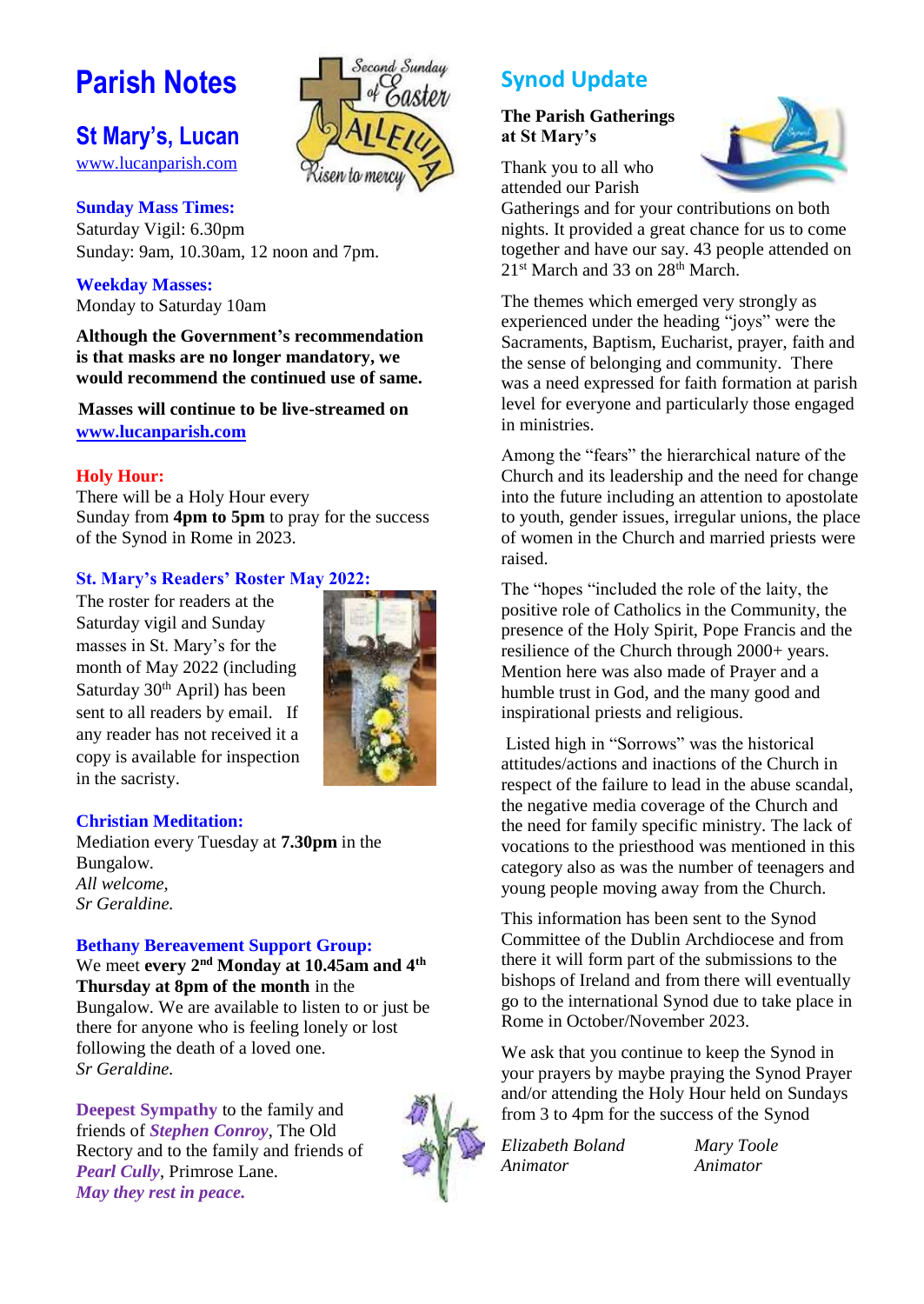#### **St Mary's Continued…..**



#### **Praying with Scripture:**

Praying with Scripture every Monday at **7.30pm** in The Bungalow. (masks optional). **Zoom meetings** will continue on a temporary basis for those uncomfortable meeting in bungalow. Meetings will take place on **Wednesday at 7.30pm.**

#### **Confessions – Nuns' Chapel:**

After Saturday Morning 10am Mass and Saturday Evening 6.30pm Mass.

#### **Baptisms:**

Dates are bookable on line up to the end of **June 2022**. If you need to cancel a booking contact: [secretary@lucanparish.com](mailto:secretary@lucanparish.com?subject=Cancellation%20of%20Baptism%20Booking&body=Dear%20Secretary%2C%0AI%20wish%20to%20cancel%20the%20booking%20made%20for%20baby%3A%0Aon%20date%3A%0AThank%20You)

#### **Visits to the housebound:**

If you are housebound you can call Deirdre at the parish office (01 621 7041) we will be happy to call on a monthly basis.



Many thanks to all who contributed to the recent SUNSHINE collection in St Mary's, which amounted to  $\epsilon$ 2,730.50. This goes directly to head office, funding holidays for needy children.

*Thanks too to our collectors and counters.*

St Mary's Flower Fairies did themselves proud again this year. The arrangements of yellow and white blossoms were truly wonderful.

And it was great to have the congregation back in person for all the Easter Services for the first time in 3 years.

### **St. Patrick's Esker/ Dodsboro/Adamstown**

[www.stpatrickslucan.ie](http://www.stpatrickslucan.ie/)

#### **Sunday Masses:**

Vigil Saturday 7pm, Sunday: 9am, 10.30am and 12 noon.

**The 10.30am Family Mass** is aimed at younger parishioners and their families; it is an accessible liturgy for children and enables them to participate more fully in the Sunday Mass.

#### **Weekday Masses:**

Monday to Friday at 10am.

**All Masses continue to be livestreamed at stpatrickslucan.ie**

**Although the Government's recommendation is that masks are no longer mandatory, we would recommend the continued use of same.**

### **St. Andrew's Church of Ireland**

**St Andrew's, Lucan: Sunday:** 9am and 10am. **Wednesday:** 10am

**St Mary's, Leixlip: Sunday:** 11.30am. **Tuesday:** 10am

**Services** are available on our parish Facebook pages: [St. Andrew's Church, Lucan](https://www.facebook.com/standrewslucan/) or [St Mary's Church,](https://www.facebook.com/stmarysleixlip/)  [Leixlip](https://www.facebook.com/stmarysleixlip/)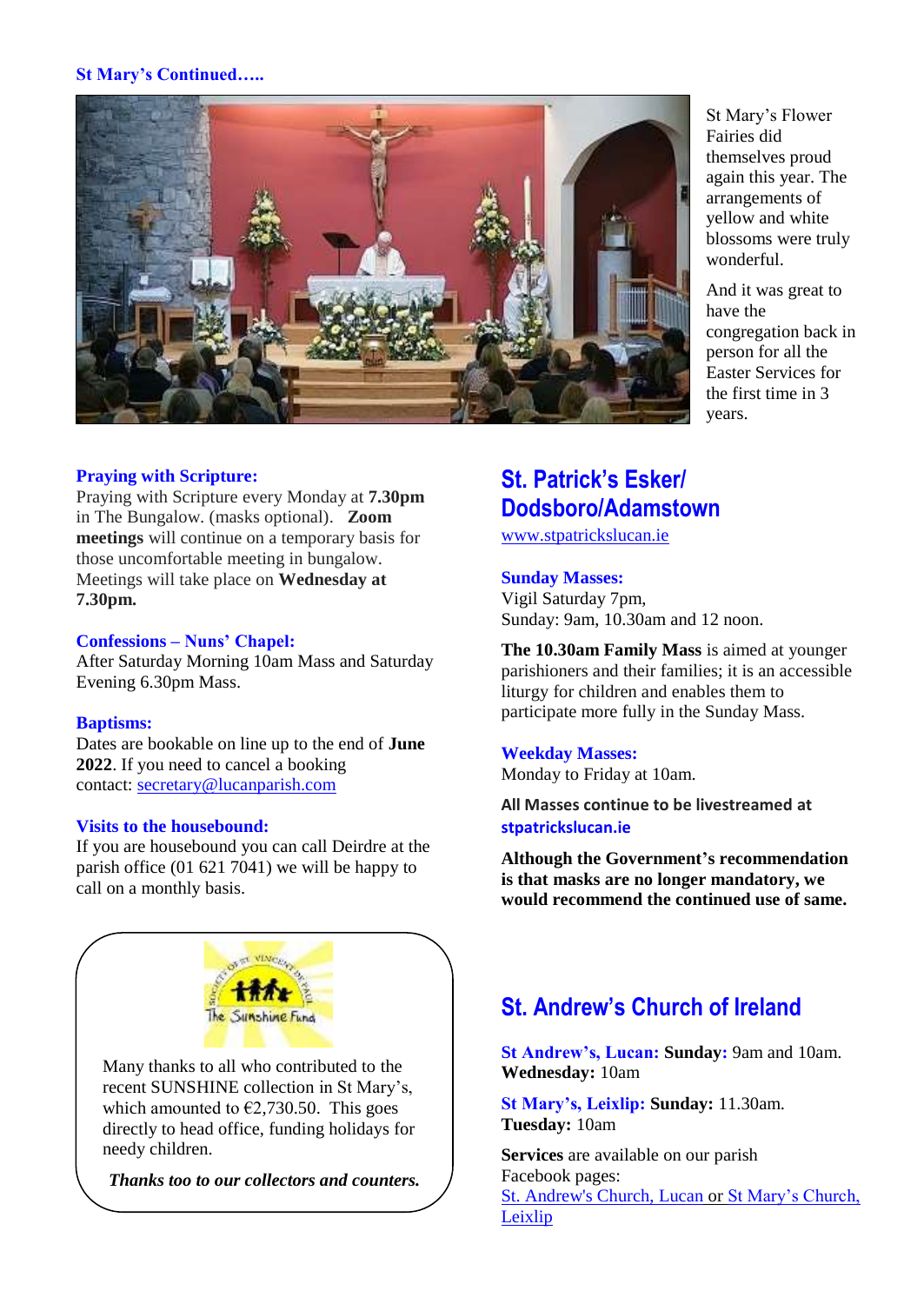### **Divine Mercy, Lucan South**

[www.lucansouthparish.net](http://www.lucansouthparish.net/)

**Sunday Mass Times:**  Saturday Vigil 6:30pm, Sunday 10:15am and 12:15pm and Sunday of Eactor

**Weekday Masses:** Mon.-Fri.9:15am. Sat.10am

**Although the Government's recommendation is that masks are no longer mandatory, we would recommend the continued use of same.**

**All Masses will be livestreamed on [www.lucansouthparish.net](http://www.lucansouthparish.net/)**



### **Divine Mercy Sunday 24th April 2022 "Blessed are the Merciful"**

*Confessions* Saturday 23rd April after 10am morning Mass Sunday  $24<sup>th</sup>$  April 2pm – 3pm

### *Friday 22nd April – Exposition and Prayer*

**11am – 1pm**: The St. Faustina Chapel will be open for private prayer to prepare for the Feast of Divine Mercy.

**1pm – 3pm**: There will Exposition of the Most Blessed Sacrament with the Rosary, Chaplet of Divine Mercy and 3'clock prayer.

### *Sunday 24th April – Divine Mercy Sunday*

**2-3pm**: Priests available for confession **2-3pm**: Exposition of the Most Blessed Sacrament with Divine Mercy Devotions **3.00pm**: 3 o'clock Prayer **3.30pm**: Holy Mass

**Celebrant:** Fr. Ubaldo Muhindo **Special Guest speaker**: Fr. Dominik Zeierychowski OMI

Followed by Veneration of The Divine Mercy Image and individual blessing with Relics of St Faustina.

Adoration and Holy Hour: **Monday: 7.30pm Thursday: 7pm Friday: 2-3pm**

#### **Morning Prayers of the Church:**

Monday to Friday: 8.40am. The Church will now be open Monday to Friday from 10am to 4pm for private prayers.

**Bingo night:** Thursdays 7-9pm. In the John Paul II Memorial Hall. Meet up with friends, connect with new people and to assist with fund raising for the Church. All are Welcome!

**Coffee Morning:** Our Coffee Mornings - Wednesdays and Thursdays at 10am (after the 9.15am Mass) in the John Paul II Memorial Hall. Enjoy a cup of tea/coffee, biscuits/cakes – or just drop in for a chat!

Divine Bloom: Every Saturday morning after the 10am Mass. All are Welcome!

### **Lucan Presbyterian Church**

#### **Sunday Morning Worship:** 11am.

You will need a face covering (unless exempt) and your own Bible.

**Services will be streamed online and available on Youtube**

### **Alzheimer's Tea Day 5 th May 2022**

**On Thursday 5th May, The Alzheimer Society of Ireland is calling the nation to Tea! (we've waited a long time for this cuppa)**

**Whether it's online, in your home, garden, workplace, school or local community centre, how and where you host Tea Day is up to you! Sign up now on teaday.ie**

### **Mother and Toddler Group**

St Mary's Parish Centre **Every Thursday**  From 10.30am to 12 noon.



**All welcome**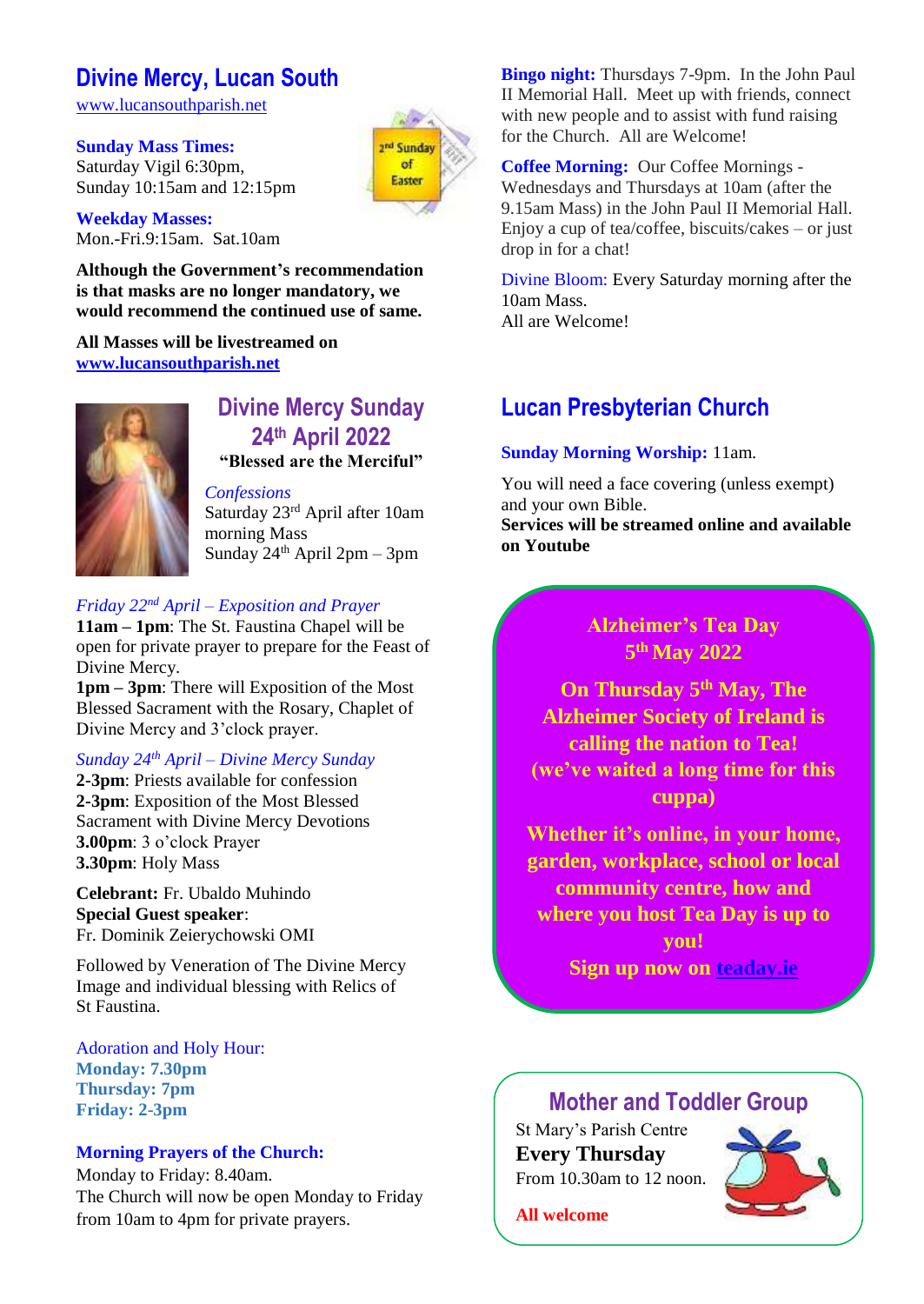# *Acknowledgement*

### **McMAHON (JOHN)**

As we lovingly remember John McMahon, we his family would like to thank all those who sympathised with us in our sad loss. We greatly appreciate all the Mass cards, online condolences, phone calls and messages of sympathy.

Our sincere gratitude to the medical staff of Connolly Hospital for their wonderful care and kindness shown to John and us during the most challenging times for all involved.

Thank you to Fr. Tom Kennedy, Sr. Geraldine, his brother Fr. Michael McMahon for a lovely Funeral Mass. We will always remember David Scott, the wonderful soloist, who despite our sorrow, lifted our spirits at a time when the world was a dark and empty place.

Thank you to our wonderful neighbours in Esker Lawns, John's large circle of friends in Hermitage Golf Club, Lucan Chess Club, his wonderful family who have supported us since his sad passing.

Thanks to Cunningham's Funeral Directors and staff for their professional care and understanding at all times.

Please accept this acknowledgement as a token of our sincere appreciation. In gratitude a Mass of thanksgiving will be offered for our intentions.

*Agnes, Una, Niall and Claire McMahon*

### **McCARTHY (JIM)**

**2 ndAnniversary – 27th April**

Remembered and loved always. *Elizabeth and all the family* **Mass on Sunday 24th April at 12 noon.**



### **Association**

Venue – St. Andrew's Parish Centre, Main St, Lucan, free parking is available

Time and day – 11.30am to 2.30pm on Thursdays.

Come on down - you are welcome to visit us as a guest on a Thursday.

Our usual activities are gentle exercises, Scrabble, bowls and cards. We have light refreshments at 1.15 pm approx.

Active Retirement Ireland will celebrate 45 years in existence this year.

While the wearing of face coverings is no longer mandatory please wear one if you feel safer doing so.

### **Lucan Senior Citizens**

Club re-opening Wednesday 27<sup>th</sup> April, 10.30 – 12.30, St. Mary's Parish Centre. New members always welcome.

## *Anniversaries*

**BUTLER (SEAMUS) 13th Anniversary – 13th April**

Late Dodsboro Road. If memories bring us closer We are never far apart For you are always with us In our thoughts and in our hearts. *Loved and remembered by your wife Betty, sons Richard and Alan, daughter Ashlinn, daughter-in-law Claire, son-in-law Robert, grandchildren Lily, James and Emma* **12 noon Mass in St. Patrick's Church on 24th April.**





Last week I brought over our latest donation of coin and notes to Koins for Kids.

It weighed 73.25 kgs, contained  $\epsilon$ 259.85 and lots of coin and notes of all denominations.

Total so far from St Mary's Parish is  $\epsilon$ 2,997.52 in Euro.

Many thanks to everyone, we are so grateful for your generosity. *Damien Douglas. 0879519222*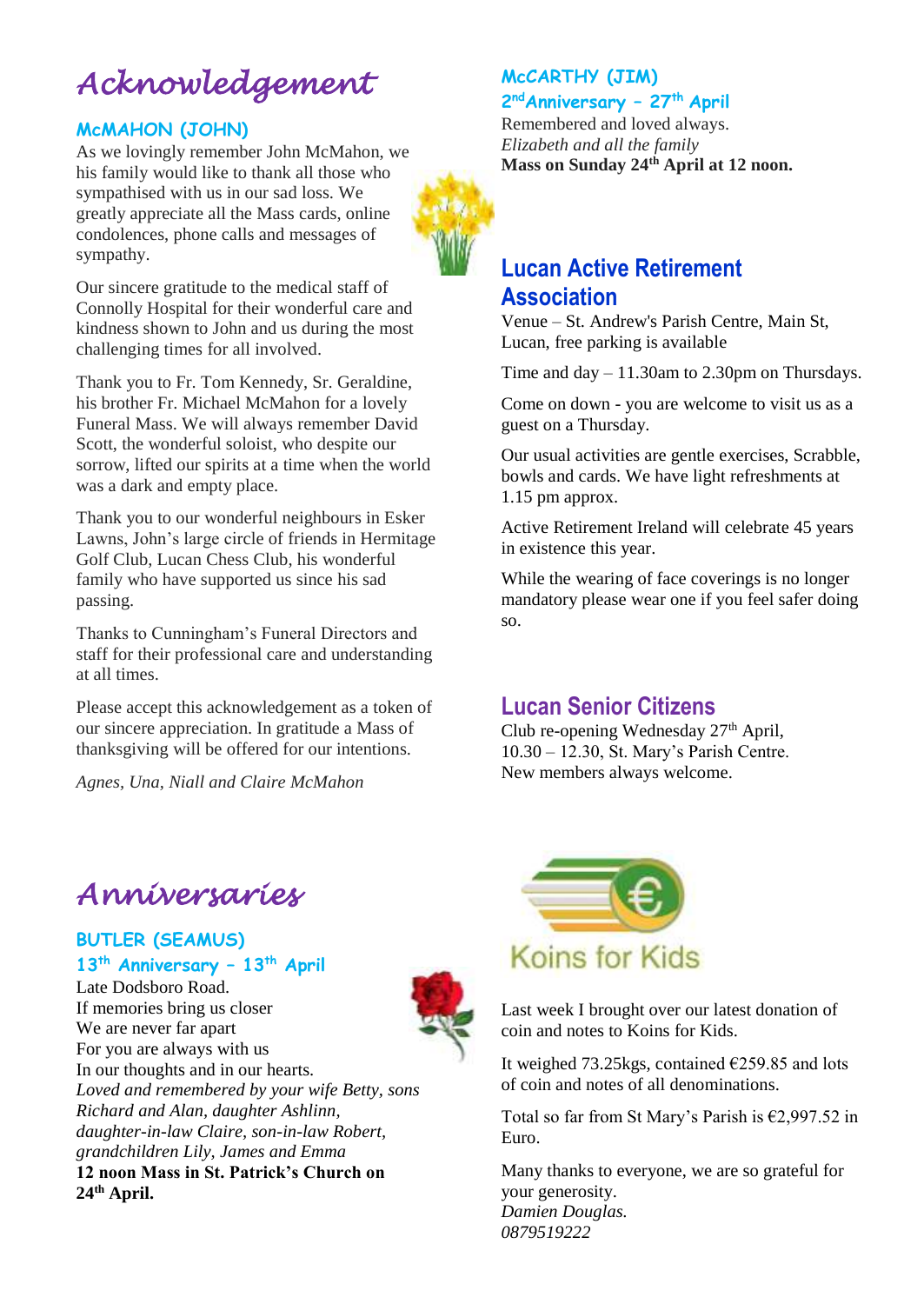

#### **Lucan is looking lovely**

even if we are enjoying sunshine mixed with a few of those April Showers!

The fields of Rapeseed are certainly benefitting, and provide magnificent spectacles countrywide, especially here in Lucan in the vicinity of St. Eds.



**Enjoying their Easter holidays** in Lucan were Róisín, Cormac and Tadhg all the way from Melbourne. Nana took them on a tour of Lucan amongst all their other adventures!

#### **Lots of Cherry Blossoms and Pink Magnolias**,

and wonderful greenery looking to be admired all over Lucan, and the beautiful Lilac is thinking about putting on its floral display……

**Speaking of blooms**, we're all set to watch Super Garden on RTE, beginning this Thursday night, and in a few weeks' time, we're heading once more for Bloom in the Park after a no show for two years…….



*A field of gold in Lucan this week!*

### **DUST IF YOU MUST**

Dust if you must, but wouldn't it be better To paint a picture, or write a letter, Bake a cake, or plant a seed; Ponder the difference between want and need?

Dust if you must, but there's not much tie, With rivers to swim, and mountains to climb; Music to hear, and books to read; Friends to cherish, and life to lead.

Dust if you must, but the world's out there With the sun in your eyes, And the wind in your hair; A flutter of snow, a shower of rain, This day will not come around again.

Dust if you must, but bear in mind, Old age will come and it's not kind. And when you go and go you must, You yourself, will make more dust.

*Rose Milligan (Divine Word Missionaries)*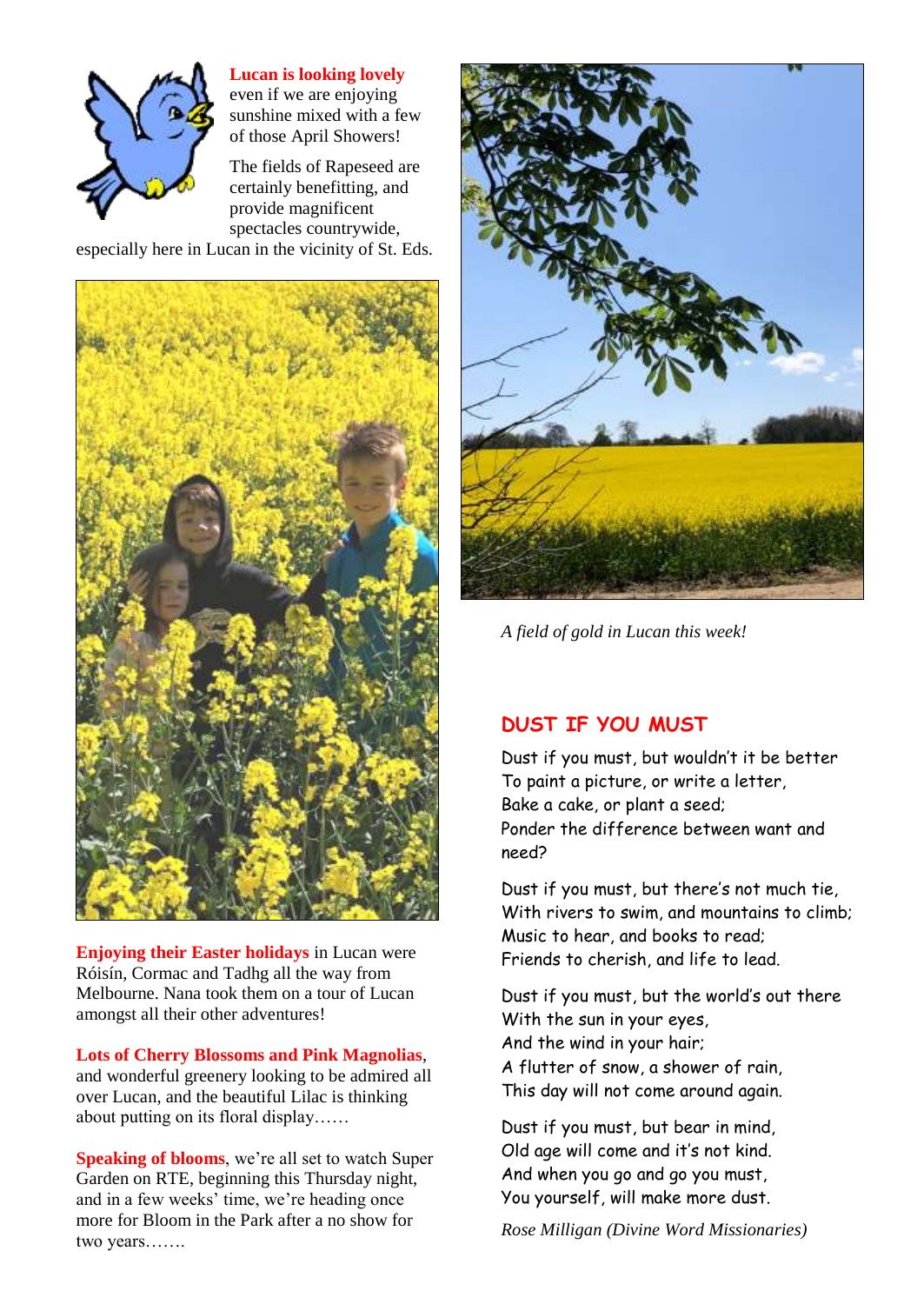### **SOCIETY FOR OLD LUCAN (SOL)***:*

SOL is the **local history group** for Lucan; open to everyone. Free to join - email [OldLucan@gmail.com.](mailto:OldLucan@gmail.com) Facebook group; "*Society for Old Lucan (SOL)"* & Twitter:



*@Soc4OldLucan.* Website: *<https://soc4oldlucan.wordpress.com/>*

### **WORK SINCE CHRISTMAS**

The SOL Committee have been active behind the scenes on the following areas: Since January, we have been involved in finding and organising a suitable, permanent home for a Lucan "Big House" family archive, which contains a wealth of material for local historians for years to come. It will be digitised and available to the public. More to follow on this soon.

In January, Paul Butler, Lesley Blairsdale and Helen Farrell collated the feedback from the SOL Facebook group (during late summer 21) when cropmark photographs were analysed, and compared with recorded monuments on the National Monuments Service Historic Environment Viewer here: [https://maps.archaeology.ie/HistoricEnviron](https://maps.archaeology.ie/HistoricEnvironment/) [ment/](https://maps.archaeology.ie/HistoricEnvironment/) Paul registered some "new" ice-houses around the Lucan area, and Helen registered a milestone that had been covered in concrete at some stage during the  $20<sup>th</sup>$  C in the boundary wall at St. Edmundsbury's. Thanks also to the detective work of Stephen Callaghan, he located an early  $20<sup>th</sup>$  C map that listed this milestone and benchmark, so the stone could be confirmed. We will also register what we believe may be a cropmark in St. Edmundsbury's of a sub-circular enclosure which may be the remains of a prehistoric or early medieval site.

In February Elaine Hurley and Helen Farrell put together a funding application for a openair local history project for SOL members in summer 22 that we hope to receive. Fingers crossed!

In Feb – early Mar the whole commmittee worked on writing and submitting a SOL response to the Part 8 for Proposed Works at Lucan Village Green and Main Street. You can read our submission here: <https://bit.ly/SOLucanPt8>

In March, Elaine Hurley and Helen Farrell met with SDCC Public Realm & Adopt a Monument Project at St. Finian's Esker, to plan the forthcoming interpretive panel, a maintenace plan for the site for the future, and other areas of concern.

#### **THE ONLY KNOWN SURVIVING ROOD IN IRELAND: THE ESKER CRUCIFIX -ARTICLE IN ARCHEAOLOGY IRELAND**

The Esker Crucifix, found in 1979 during the building of St. Anne's School in Esker, has always fascinated me. Some people at the time said it was a "Penal cross" dating from the 17-18<sup>th</sup> C but my Dad said he thought it looked a lot older. Local historians Mary Mulhall and the late Joan O'Flynn suspected it was from one of the churches of medieval Esker. It was only in the last few years that I really looked at it again and felt that it was not just a standard crucifix, of whatever date.

Comparing many images online I gradually started wondering if it was in fact a "rood"; a special crucifix that would have been found in most medieval churches in Ireland and Britain. The rood would have faced the parishioners and centrally mounted on a "rood screen" or beam, that crossed the nave of the church to screen off the clergy who said Mass at the alter in the chancel. The rood was a central object of devotion in pre-Reformation churches and because of this, the head of a rood typically leans far forward, as it would have been mounted at a height so that all parishioners attending Mass could have seen it.

I contacted the National Museum of Ireland in 2018 to see could it be dated and over the course of a few years, they confirmed that it was indeed "older than penal". In 2020 I got in touch with an archaeologist in the National Monuments Service, Chris Corlett, and he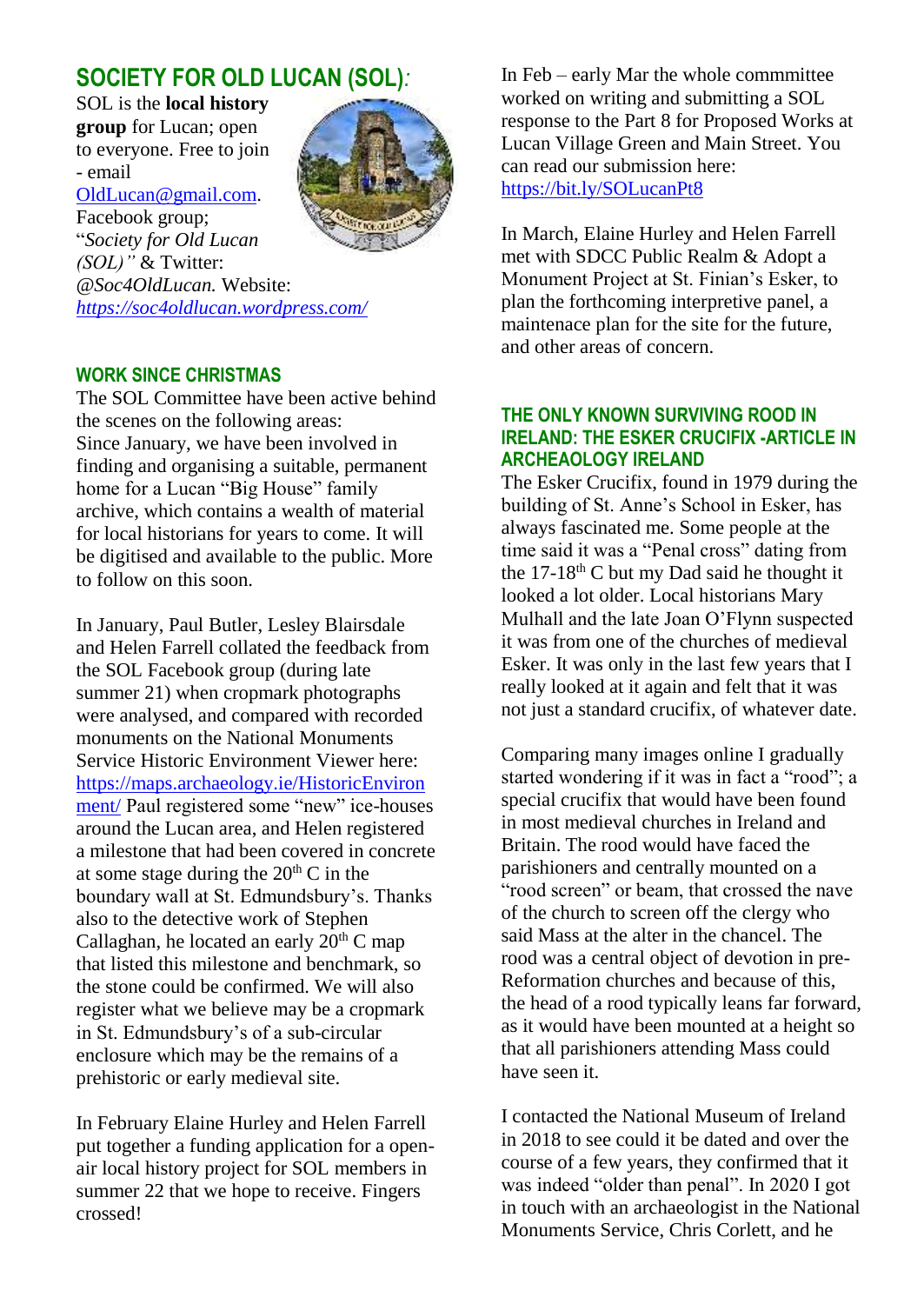confirmed that it certainly looked like a rood. We researched and co-wrote an article which has just been published in the **Spring edition of Archaeology Ireland, now in the shops, Vol. 36, no. 1, Issue 139.** 

Until now, it was believed that not a single rood survived the iconoclasm of the Reformation or Cromwellian period in Ireland. Even in Britain they are exceptionally rare; the British Museum has none. Two medieval roods exist in the Museum of Wales, and for those interested, you can compare the figures <https://bit.ly/WelshRoods> against that of our Esker rood in the photo by Paul Butler, SOL, below. There are a couple of fragmentary roods in other parts of England, but they are the only survivors of a period that destroyed nearly all roods, many rood screens and lofts, much stained-glass, fonts, statues, wallpaintings and vestments.

Very movingly, in 2020 as part of Heritage Week work, Jonathan Cully included a rood in his 3D visualisations of what the medieval St. Finian's may have looked like, <https://bit.ly/HW20JC> *see slide 11* so we could in someway restore a rood to St. Finian's, from where it likely came originally and was hidden in the ground, in order to save it from destruction.

Never discount your suspicions about what may be "hiding in plain sight" in terms of our heritage in Lucan as there is plenty we have yet to discover. *(Helen Farrell)*

#### **UPCOMING PROJECTS:**

SOL plan to co-ordinate a Biodiversity Ireland Spring Flowers recording project. Using a online guide and your smartphone, you can take photos of wildflowers around Lucan until the end of May and log them



with Biodiversity Ireland. Email [OldLucan@gma](mailto:OldLucan@gmail.com) [il.com](mailto:OldLucan@gmail.com) for more information.

[Photo: Paul Butler, SOL]

The Esker rood was restored in 1979 and at that time, the arms were replaced due to damage, but you can see clearly the forward position of the head that sets a rood apart from a standard corpus on a crucifix.

*Committee: Helen Farrell (chair), Elaine Hurley, Darren Tully, Paul Butler, Jonathan Cully, and Lesley Jenkins Blairsdale. Contact us[: OldLucan@gmail.com](mailto:OldLucan@gmail.com)*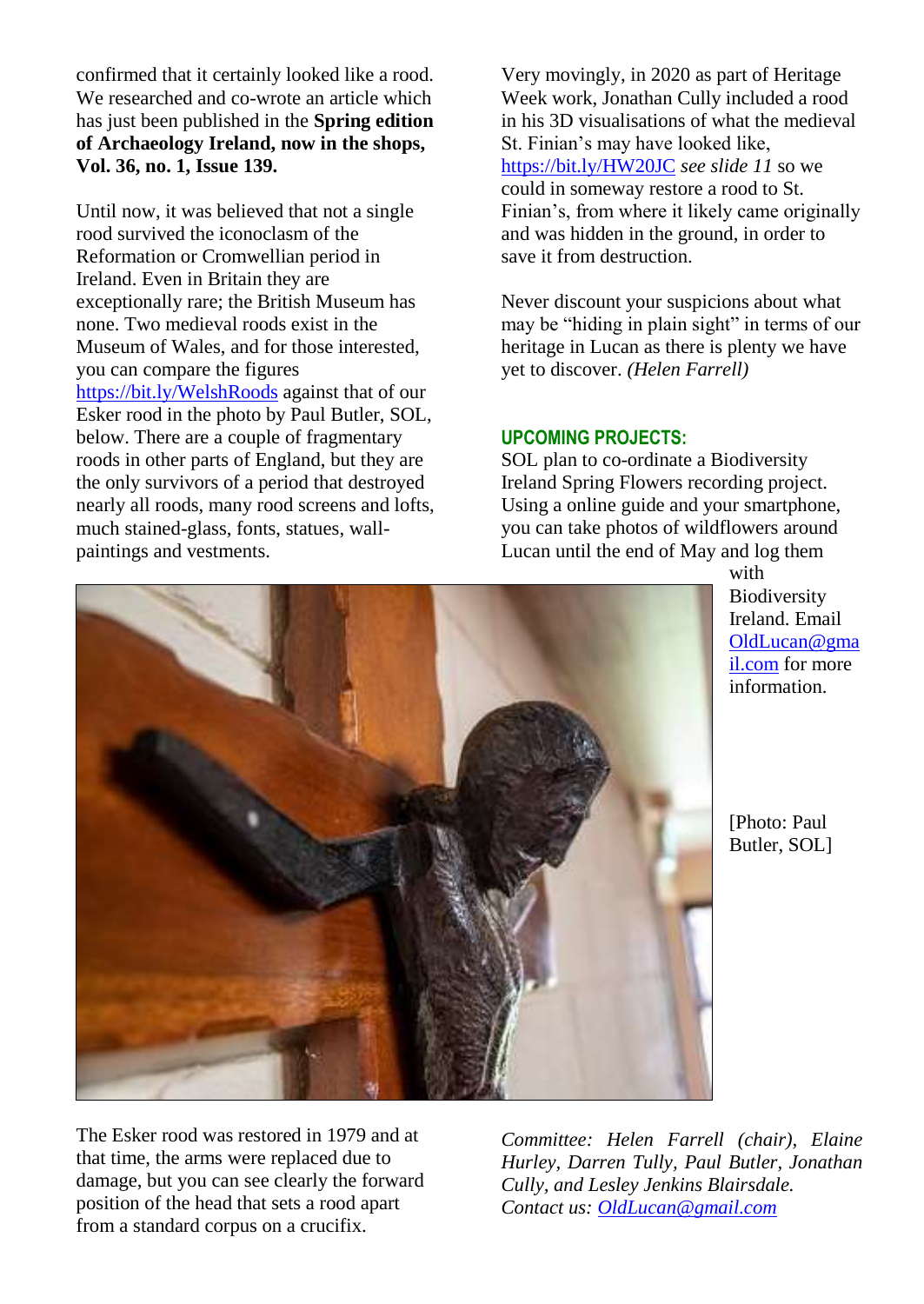## **Faces of Lucan**



Some faces from this year's St. Patrick's Day Parade – courtesy of local photographer, Garrett Hayes.



### **Blast from the past ………**

We had a look through our archives, and thought readers might enjoy being reminded of the businesses advertising in Lucan Newsletter in the early 1970s – Builders, Butchers, a Travel Agent, Printing Works, and General Store in this lot – not business names you come across these days!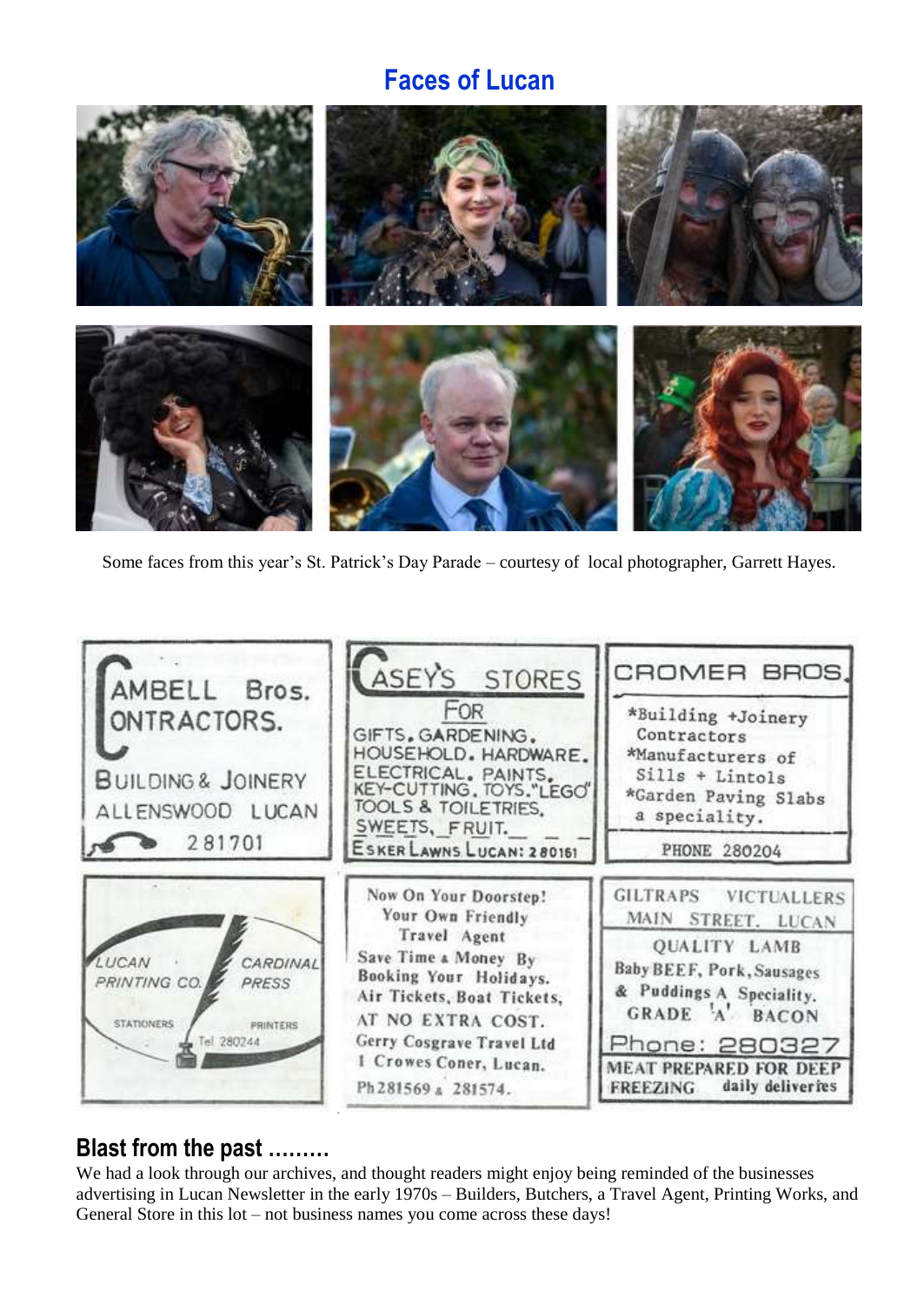### **Palmerstown Camera Club**

At Palmerstown Camera Club we hold a weekly meeting online/in person, every Wed from 8 pm to 10 pm. People interested in joining the club or even attending one or two meetings FREE of charge to see how their photography could benefit from being a member can do so by contacting secpcc@mail.com.

Last week in Palmerstown Camera Club we had Gabriel O'Shaughnessy an award-winning photographer based in the northeast of Ireland. Gabriel has been taking photographs for over twenty years and has a wealth of knowledge. A great evening was had by all.

A few weeks ago, we had the judging night for last month's themed competition "Water", and we have two of the winning images, the first image was from Mary Mangru and she won in the Intermediate mono category with this fantastic creative image.





The second is from Elaine Butler with her image titled "Mountain Reflection" and she won in the advanced colour category.





### Lucan Spas and Hotels 1720-1836 with Joe Byrne

Local Historian Joe Byrne will be doing a talk on the remarkable history of the Lucan Spas and Hotels from the mid 18th to 19th Century. On Thursday 5th May at 6.30pm here at Lucan Library, you can book a place via Eventbrite at https://LucanLibraryDublin. eventbrite.ie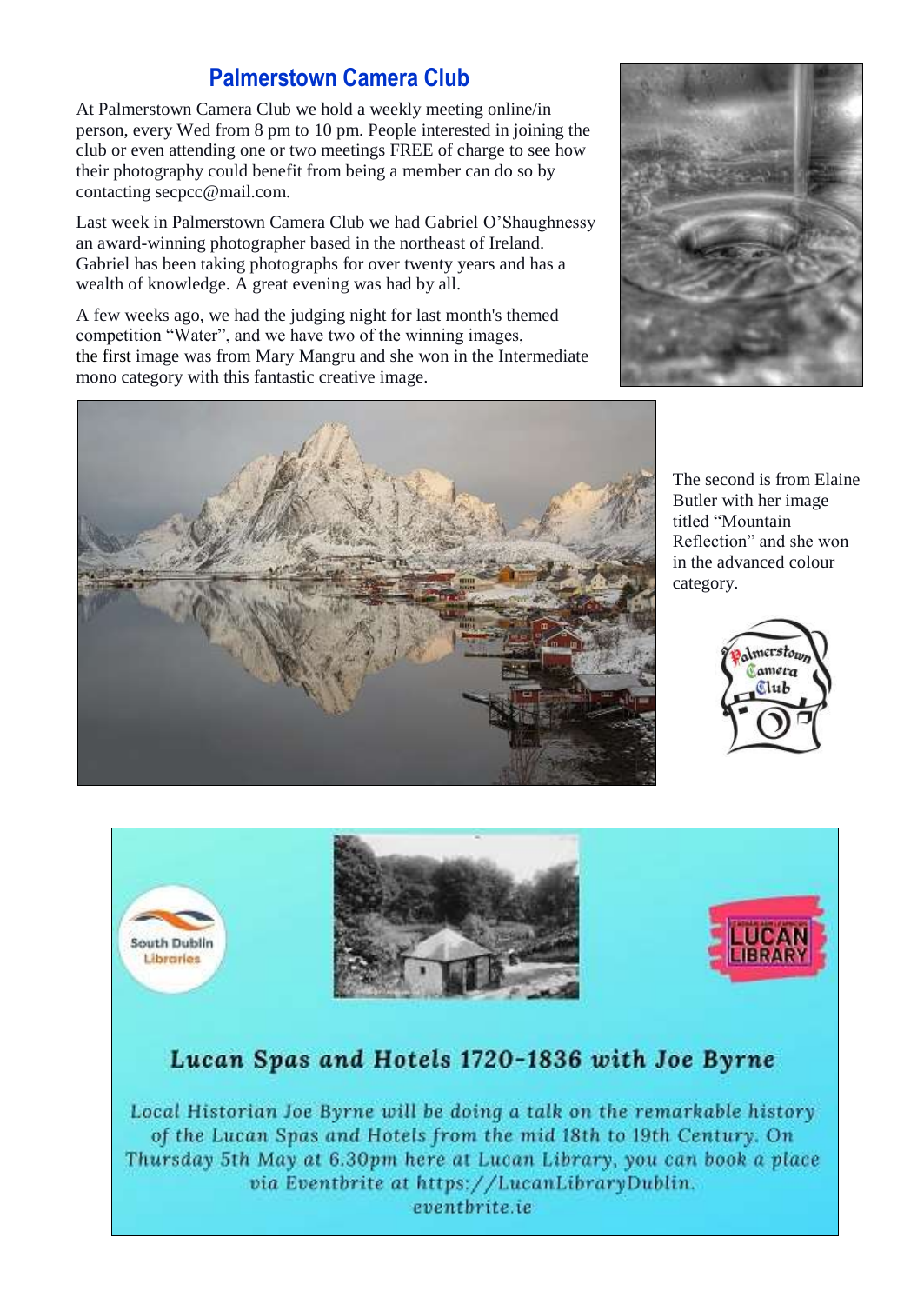

### Women's Collective Ireland  $l$ ucan

**Women's Collective Ireland Lucan**  *(Formerly Lucan Women's Network)*

#### **April to June Activities**

**New Art Course - Combating Isolation** Post Covid Recovery Art Programme. Come along & learn a variety of arts & crafts with Christine Lennon Carey & Guest creatives. The aim is to have great fun & give your inner child some nourishment Places are limited so book your spot. *Start Date: 25th April. Time: 10.00am—12.00pm* 

#### **Bealtaine Festival POSITITVITY POTS**

There are many ways to practice gratitude, and bring positivity into our lives. Come join us decorate your very own positive pot. Fill your positive pot full of thankyou's, happy and joyful moments! Bring your jar home & each time you feel/experience gratitude write it on a piece of paper  $\&$  put it in your pot then  $\&$  the end of the year you can empty your pots and see all the wonderful things you have experienced. The more grateful you are, the more present you become. The more joy you bring, into your life All materials supplied on the morning. Over 55s *Date: 31st May. Time 10.30am—12.30pm* 

#### **Restorative Yoga and Meditation** with Donna FREE 7 week program.

A tranquil introduction to Yoga and meditation. This Gentle Restorative Yoga is deeply relaxing. *Start date: 27th April. Time: 10.30am - 11.30am*

#### **Once a month on a Wednesday Evening Book Club:** Open to new members

*Venue: ONLINE. Time: 7-8 pm.* Looking for a fun way to enjoy books and meet new people? Are you reading/Listening to books more? Come join our book club. New folks are always welcome. Each month the group reads a book and hold a session to review the main points and discuss the issues raised but mostly to have a chat and a laugh.

### **Community Craft Group**

Craft group every Thursday morning. Join us for this fun creative crafty morning learning new skills. Get in touch to save a spot. *Start Date; 28th April. Time: 11.15am - 1.15pm* 

#### **For more information contact:**

Joanne: Phone 083 8607947 Marie: Phone: 089 6160663 Email[: projectworker.lucan@womenscollective.ie](mailto:projectworker.lucan@womenscollective.ie)



**Someone is on a picnic** in the shade of the great tree! *Photo courtesy of St. Mary's Camera Soiree*



#### **Contacts: Community / Schools/ Local History**

[marylucannewsletter@gmail.com](mailto:marylucannewsletter@gmail.com) 

**Sport / Politics** [roselucannewsletter@gmail.com](mailto:roselucannewsletter@gmail.com)

**Parish Notes / Fund Raising** [annalucannewsletter@gmail.com](mailto:annalucannewsletter@gmail.com)

**Anniversaries etc. / Advertising Queries**  [catherinelucannewsletter@gmail.com](mailto:catherinelucannewsletter@gmail.com)

**Reports and Ads. etc** may also be left at the usual addresses: St. Mary's Parish Centre Or 3 Hillcrest Walk, Lucan.

**Remember 10pm, Wednesday night is the weekly deadline.** 

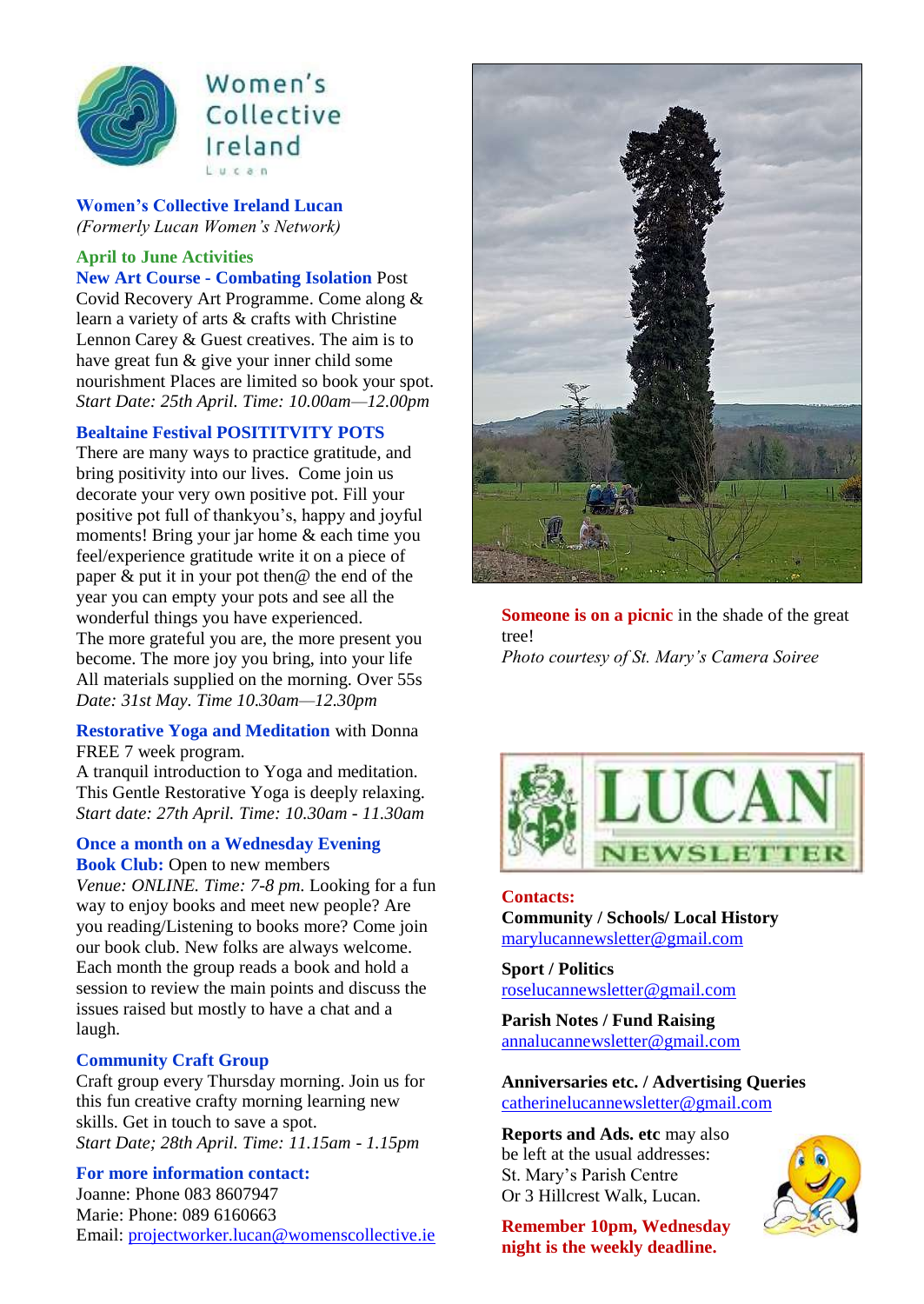### Spring in Dodsboro Wood 1933



Dodsboro Wood is the area between Woodview Estate and the Old Celbridge Road, close to Lucan Golf Club. The pastoral scene was captured by Holly Exely, and digitally colourized.

### Sheep and Lambs

*by Katherine Tynan*

All in the April evening, April airs were abroad; The sheep with their little lambs Passed me by on the road

The sheep with their little lambs Passed me by on the road; All in the April evening I thought on the Lamb of God

The lambs were weary, and crying With a weak, human cry I thought on the Lamb of God Going meekly to die

Up in blue, blue mountains Dewey pastures are sweet; Rest for the little bodies, Rest for the little feet

But for the Lamb of God Up on a hilltop green, Only a cross of shame, Two stark crosses between

All in the April evening, April airs were abroad; I saw the sheep with their lambs, And thought on the Lamb of God.

Many old Lucanians will remember the water trough beside the Ball Alley Pub in Lucan. This was dedicated to the memory of the poet Katherine Tynan, who was renowned for her kindness to animals, and was situated at this spot so that the horses, asses etc, might enjoy a drink, having pulled their load up the hill from Lucan. In May 1969, this landmark was removed by developers.

The poem "Sheep and Lambs" was set to music by Sir Hugh Robertson, as "All in the April Evening", and is sung by choirs all over the world at Easter time.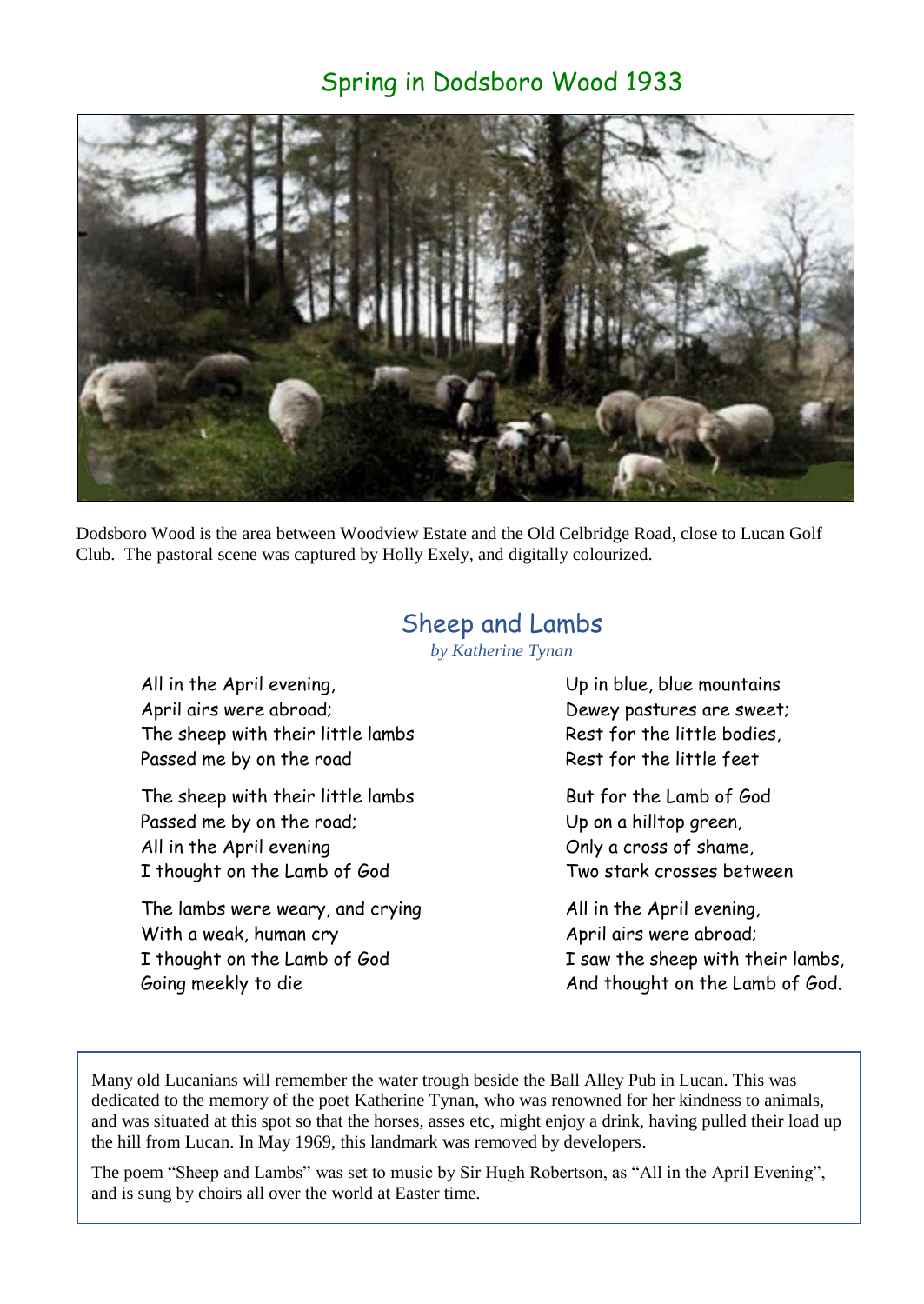

### **LUCAN HARRIERS A.C.**

**Well done Lucan ladies**, on a bright Easter Monday, in St Annes Park, Raheny. We had the Leinster 10 mile championship, The Harriers over 50 team of Anne, Tricia and Breda are the new Leinster Champions. Individual places were Breda 2nd and 3rd for Tricia in the w50 age group and 1st for Anne in the w55. Not to feel outdone Eileen came home 2nd in the w70 category. Great racing, team work and a great result from the ladies. Congratulations Champions. #lucanharriers



*L-R: Trish Gough, Anne Whelan, Breda Smyth and Eileen O' Brien*

It is really coming into the road race season as well as the outdoor track and field season, so we will have plenty of reports over the next few months.



No matter how slow you go, you are still lapping everybody on the couch!

### **Lucan Library**

### **Musical Tots**

Tuesday 26<sup>th</sup> April 10.30 am – 11.30 am. Musical Tots is a fun, structured, educational music workshop for children from 6 months to pre-school with their parent/guardian.



Please book one ticket per child attending. [https://www.eventbrite.ie/e/musical-tots-](https://www.eventbrite.ie/e/musical-tots-26042022-tickets-315825802477)[26042022-tickets-315825802477.](https://www.eventbrite.ie/e/musical-tots-26042022-tickets-315825802477)

### **Toddler Time**

Thursday 28<sup>th</sup> April 10.00 am – 11.00 am Rhymes, songs and fun with Sarah Sparkles for toddlers



and their accompanying adult. One ticket should be booked for every child participating.

[https://www.eventbrite.ie/e/toddler-time-april-](https://www.eventbrite.ie/e/toddler-time-april-2022-tickets-321207880417)[2022-tickets-321207880417](https://www.eventbrite.ie/e/toddler-time-april-2022-tickets-321207880417)

### **The Rules of Thomas Jefferson**

1. Never put off till tomorrow what you can do today



- 2. Never trouble another for what you can do yourself
- 3. Never spend your money before you have it
- 4. Never buy what you do not want because it is cheap; it will never be dear to you
- 5. Pride costs us more than hunger, thirst, and cold
- 6. Never repent of having eaten too little
- 7. Nothing is troublesome that we do willingly
- 8. Don't let the evils which have never happened cost you pain
- 9. Always take things by their smooth handle
- 10. When angry, count to ten before you speak; if very angry, count to one hundred.